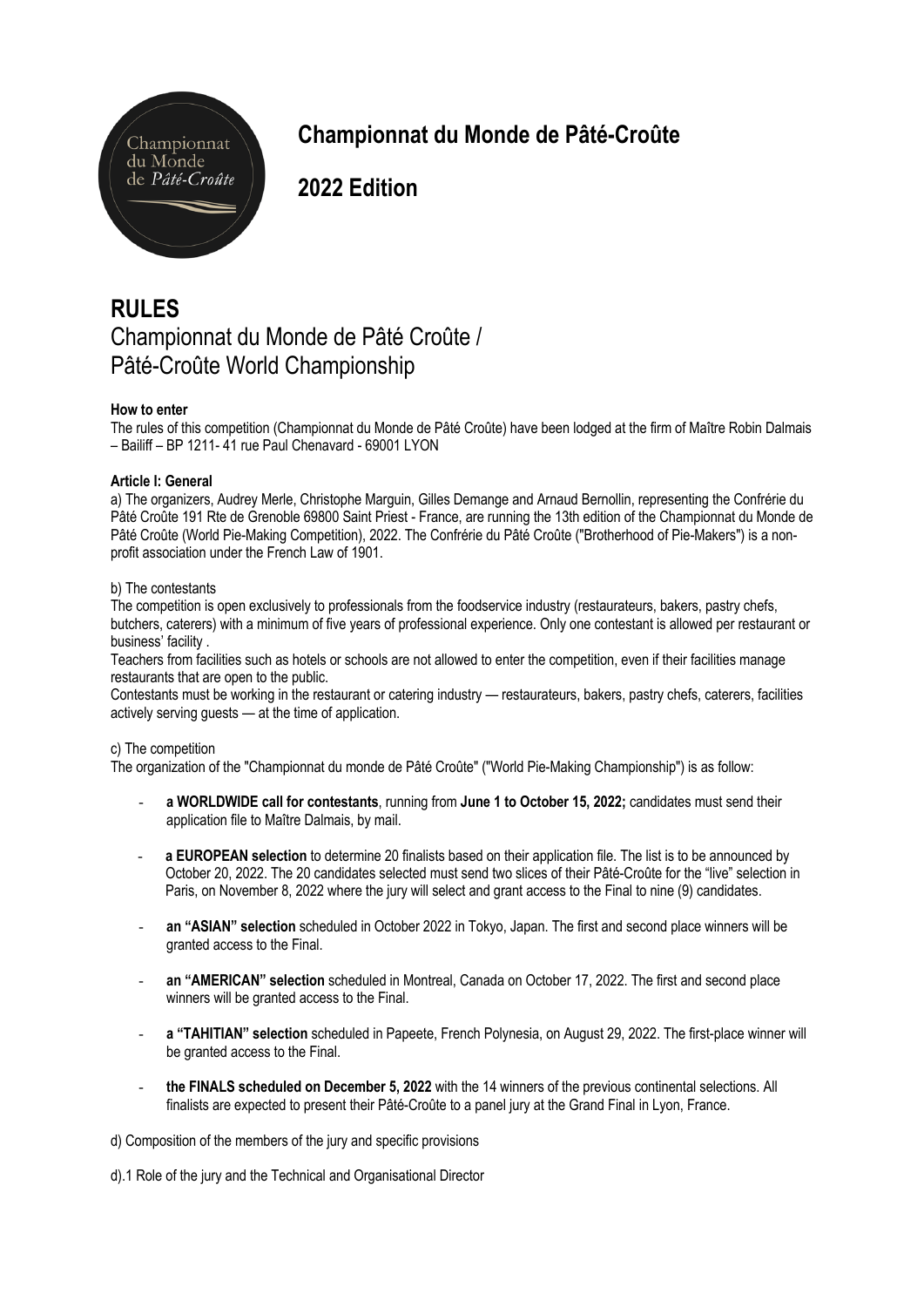The Jury of the Championnat du monde de pâté Croûte (World Pie-Making Championship) is composed 14 members, including professionals from the culinary industry, journalists, experts and foodies.

**The jury shall carry out blind-testing of the dishes of the contestants and mark them accordingly.** The cumulative score and the ranking of entries shall remain anonymous. The proprietor and/or staff members of the facility/ company where a contestant or his/her close relatives works can not be admitted as part of the Jury or into the location where the test takes place.

The technical director shall oversee the organisation and proper execution of the tests and ensure that the rules are strictly applied. The technical director shall report back to the jury on the quality of the work carried out. It should be noted that neither the technical director nor the chairman of the competition shall be involved in marking the contestants but shall simply ensure that the competition runs smoothly and according to the rules.

d.2 Members of the jury and the Technical and organisational director

The organizing committee is to assemble a jury panel with a minimum of 14 people. This panel's responsibility is to elect the winner of the "Championnat du Monde de Pâté Croûte".

The organizing committee is to assemble a jury panel with a minimum of 20 people to elect the winner of the "Prix de la Confrérie du Pâté Croûte". This panel is mostly composed of sponsors, partners and guests.

#### - **Technical and organisational director**: Christophe Marguin

Members of the jury shall not have any contact with the contestants, sponsors, partners and/or guests before and during the contest. The Technical director is the only authorised member to be in contact with the bailiff, the contestants, the organizer and the members of the jury.

#### e. The recipe:

The recipe is at the candidate's preference, as long as it is meat based and does not contain truffles. At the finale, contestants must prepare a 14 slices Pâté-Croûte identical to the one presented at the continental selection, as defined below. A change in the recipe will result in disqualification.

## **Article II: Continental selections**

The purpose of the continental selection is to select the best 14 candidates from all around the world, for them to take part in the Grand Final on December 5, 2022.

#### a) Call for contestants

Applications can be sent between June 1, 2022 and October 15, 2022 (postmark as proof). The call for contestants is communicated through publications in the press, e-blast, social medias, mails sent to catering facilities, bakers and butchers, caterers, trade unions, and on the website: www.championnatdumondepatecroute.com,

#### b) Registration for the continental selections

The applicants will find all information on the website: www.championnatdumondepatecroute.com

Registration are open from June 1, 2022.

c) Content of the continental selection

## **Contestants must ensure that everything featured in their file remains entirely anonymous (plates, letter paper, moulds, etc.)**

The application file must contain:

- The duly completed registration form, with:
- The detailed and explicit typed recipe
- The technical datasheet featuring the method of the recipe
- The precise list of ingredients
- High-quality photo(s) presenting the recipe on photographic paper (slice on a white plate **and** an entire Pâté-Croûte)
- A contestant presentation form (discretionary format)

Failure to produce any one of these documents shall result in the elimination of the contestant.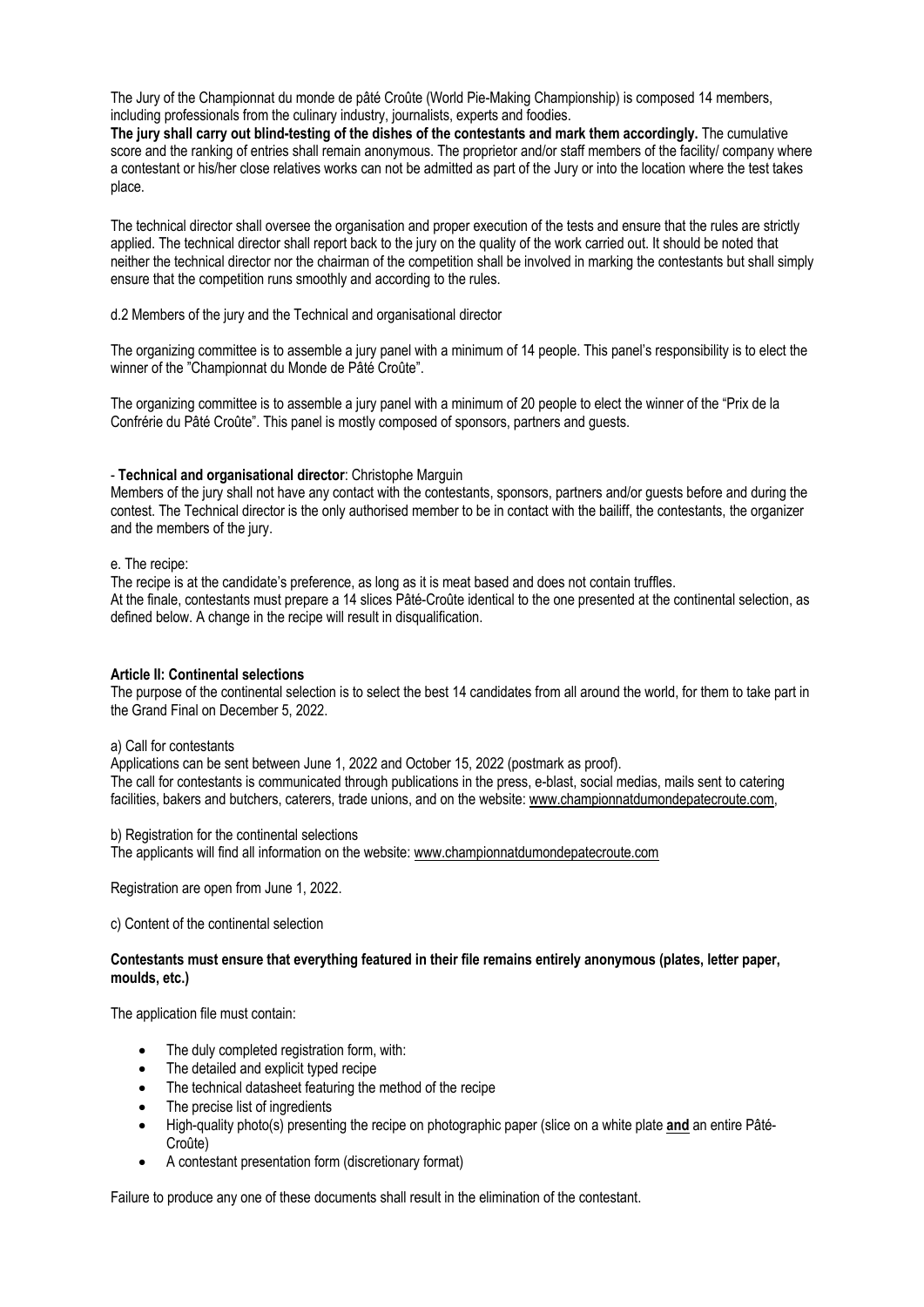**There must be no visible name of the restaurant or company or logos on the pictures. It is prohibited to share pictures of the pâté-croûte on internet or on social networks (Facebook, Instagram, Twitter…) prior to the prizes being awarded. Failure to comply these prohibitions will result in disqualification of the candidate**.

The entire application file must be returned to the following address before midnight of October 15, 2022 (postmark as proof): Etude Robin Dalmais

Championnat Monde Pâté Croûte 41 r Paul Chenavard 69001 LYON, France

d) Recipe

The Pâté-Croûte must be made based on a personal recipe, large enough to serve 14 people and be presented on a plate for the photographers and jury to see, according to the following prescribed theme:

#### **- Meat pie – personal recipe with no specific theme Use of truffles is strictly prohibited (to ensure equal chances of success amongst all contestants)**

## e) Selection of the 14 finalists

- Upon receipt of the application files, the committee composed of members of the jury shall carry out a blind evaluation of each recipe and photo in order to select the candidates to attend the contest, anonymity of contestants will be ensure by bailiff.

- **the EUROPEAN selection** to determine 20 election's finalists based on their application file. The list is to be announced by October 20, 2022. The 20 selected candidates must send two slices of their Pâté-Croûte for the "live" selection in Paris, on November 8, 2022 where the jury will select the nine candidates for the Final. In order to compensate withdrawals, the jury will select and place two (2) additional candidates on a waiting list.
- **the "ASIAN" selection** planned in October 2022 in Tokyo, Japan. The first and second place winners will be granted access to the Final.
- **the "AMERICAN" selection** scheduled in Montreal, Canada on October 17, 2022 in Montreal. The first and second place winners will be granted access to the Final.
- **the "TAHITIAN" selection** scheduled in Papeete, French Polynesia, on August 29, 2022. The first-place winner will be granted access to the Final.
- **FINALS scheduled on December 5, 2022** with the 14 winners of the previous continental selections. All finalists are expected to present their Pâté-Croûte to a jury panel at the Grand Final in Lyon, France.

To give access to the contest to contestants from other parts of the world, the jury is allowed to use 2 wild cards to the candidates of their choice.

The jury's decision is always final at the time of announcement.

The list of the 14 finalists will announced on November 8, 2022.

### **Changes in the recipe, design and decoration between the continental selection and the Grand Final are prohibited. Communication on the Pâté-Croûte prepared for the Final is prohibited until the Grand Final is done. Each candidates have to respect these specifications otherwise they will be disqualified.**

**Article III: The final competition:** "Championnat du monde de pâté Croûte" ("World Pie-Making Championship") The 14 finalists selected in the continental selections shall take part in the final of the "Championnat du monde de pâté Croûte" ("World Pie-Making Championship") on December 5 in Lyon, France.

The Organisation Committee reserves the right to film and document the entire event, and use the images. Application to the Contest imply that the contestant allow the Organisational Committee to use the images from the Grand Final. The winner is the contestant who receives the highest general score.

a) How the contestants are assessed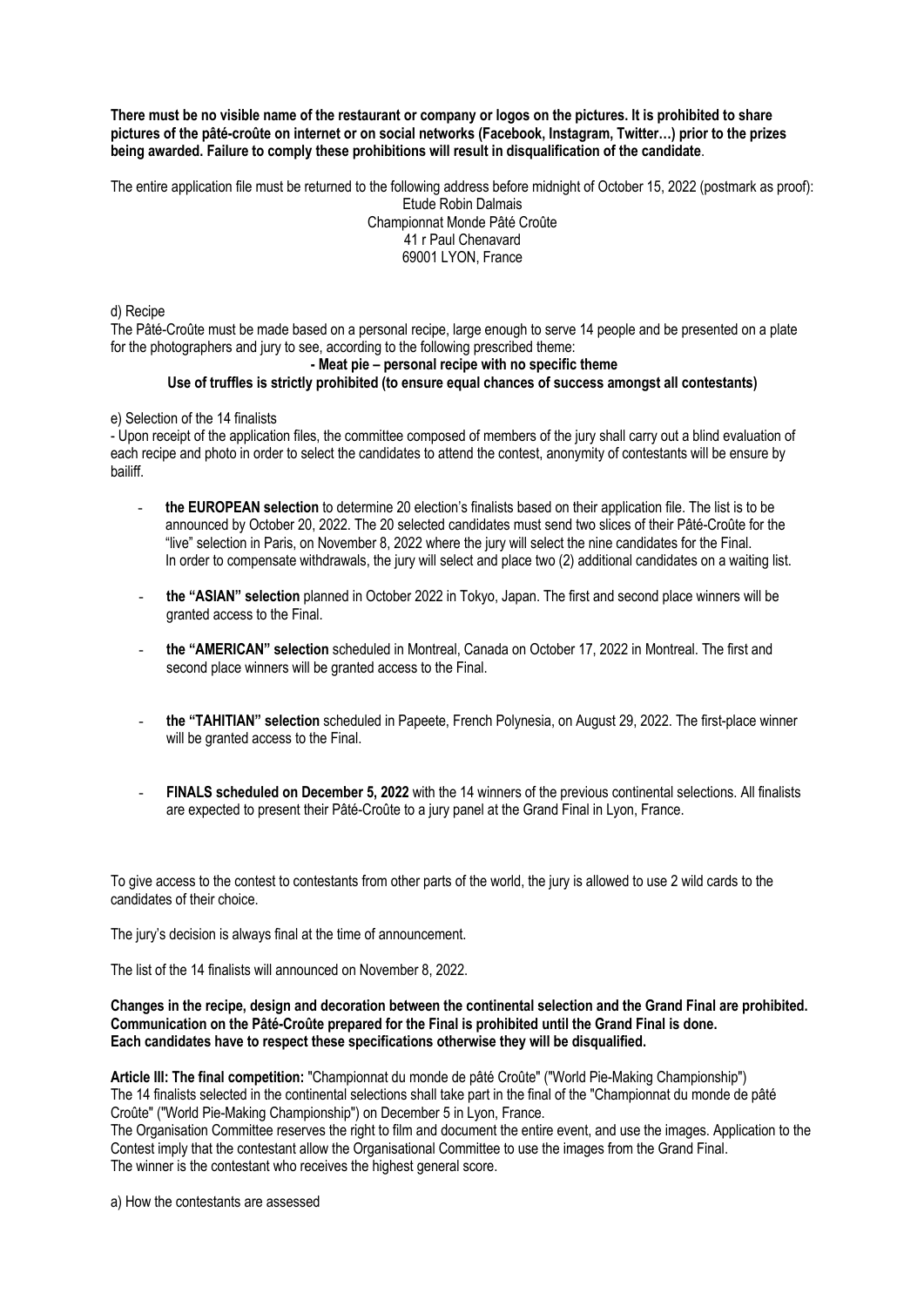The finalists shall be judged on what they have made:

- 4 identical meat pies according to their recipe of choice submitted in the application file for the continental selection. The pies shall be received by Maître Dalmais on the morning of the competition, no later than 3 p.m., to ensure the anonymity.

The Bailiff will determine the passing order by drawing lots, the day of the Grand Final.

Each contestant will slice and present on a plate (supplied by the organiser) the 14 slices for the Jury; seasoning the slices and decorating the plates are allowed. Each contestant might be helped for presentation by **one** kitchen help under 25 years of age.

One of the pies must be presented whole on a serving dish (supplied by the organiser) and plated by the contestant.

## b) Marking:

**The pastry, appearance and taste are marked separately**, according to a scorecard drawn up by the Technical director.

- The score will be given out of 200
	- o Pâté overall look: / 20 points
	- o Overall presentation of the slice: / 20 points
	- o Cooking and seasoning of the jelly taste: / 30 points
	- $\circ$  Taste and cooking of the pastry:  $\hat{1}$  30 points
	- o General taste (harmony of the dish, taste of the stuffing…): / 100 points

The winner is the contestant who receives the highest total score. The ranking of the contestants is determined by addition of the total points of each contestant given by individual Jury members.

## **RECIPE OF CHOICE**

Contestants must produce a meat pie for 14 people identical to the recipe submitted during the selection process.

## **Article IV: The prizes**

7 prizes will be awarded

- a) The winner will receive gifts along with a trophy
- b) The 2nd-place contestant will receive gifts along with a trophy
- c) The 3rd-place contestant will receive gifts along with a trophy
- d) The special prize from the Confrérie du Pâté Croûte ("Brotherhood of Pie Makers") will be awarded by the jury.
- e) The Richelieu prize
- e) The prize for best design
- e) The prize for young talent (for a contestant under 30 years of age)

## *Reminder*

The price and title awarded are strictly personal to the candidate as an individual.

Winners can therefore communicate their honorary title, allow the company they work for to also communicate, but should always mention the name of the individual before this title.

The use of honorary title cannot serve any commercial purpose.

If the employer of a winning candidate wishes to communicate on its award, the employee cannot receive additional payment for winning this prize.

In the event that the employer wishes to communicate, the company should:

- Mention the name of the individual before the honorary title
- Not allow a third party to use this honorary title
- Stop the use of this honorary title if the individual resigns from the employer's Company

Failure to comply to the instructions above will result in revoking the honorary title to the individual, prohibit its participation in the championship for 2 rounds, and lead to legal proceedings.

## **Article V: Announcement of the results**

The results shall be announced at the end of the event held on December 5, 2022, under the supervision of the bailiff. The decision of the jury will be final and may not be contested by legal recourse or through the media.